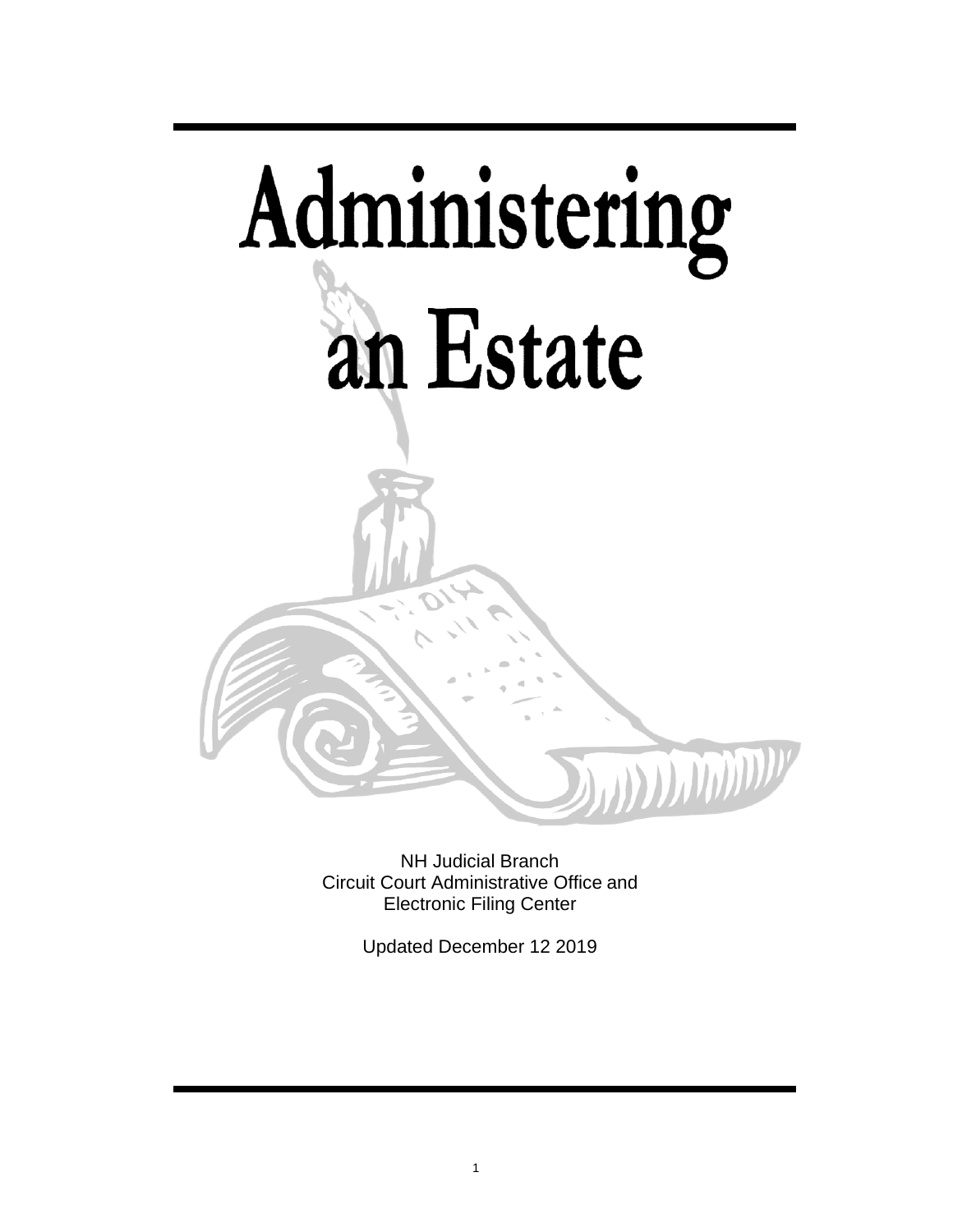# **Table of Contents**

|                                                    | 3                 |  |
|----------------------------------------------------|-------------------|--|
|                                                    | 4<br>4<br>4<br>5  |  |
|                                                    | 6                 |  |
|                                                    | 6<br>6<br>8<br>9  |  |
|                                                    |                   |  |
|                                                    | 9<br>9<br>9<br>10 |  |
|                                                    | 10<br>10<br>11    |  |
|                                                    | 11                |  |
|                                                    | 12                |  |
|                                                    | 16                |  |
|                                                    | 18                |  |
|                                                    |                   |  |
| PUBLIC SERVICES PROVIDED BY THE NH BAR ASSOCIATION |                   |  |

This booklet is based on NH law and is issued for general information only. It is not a substitute for specific legal advice.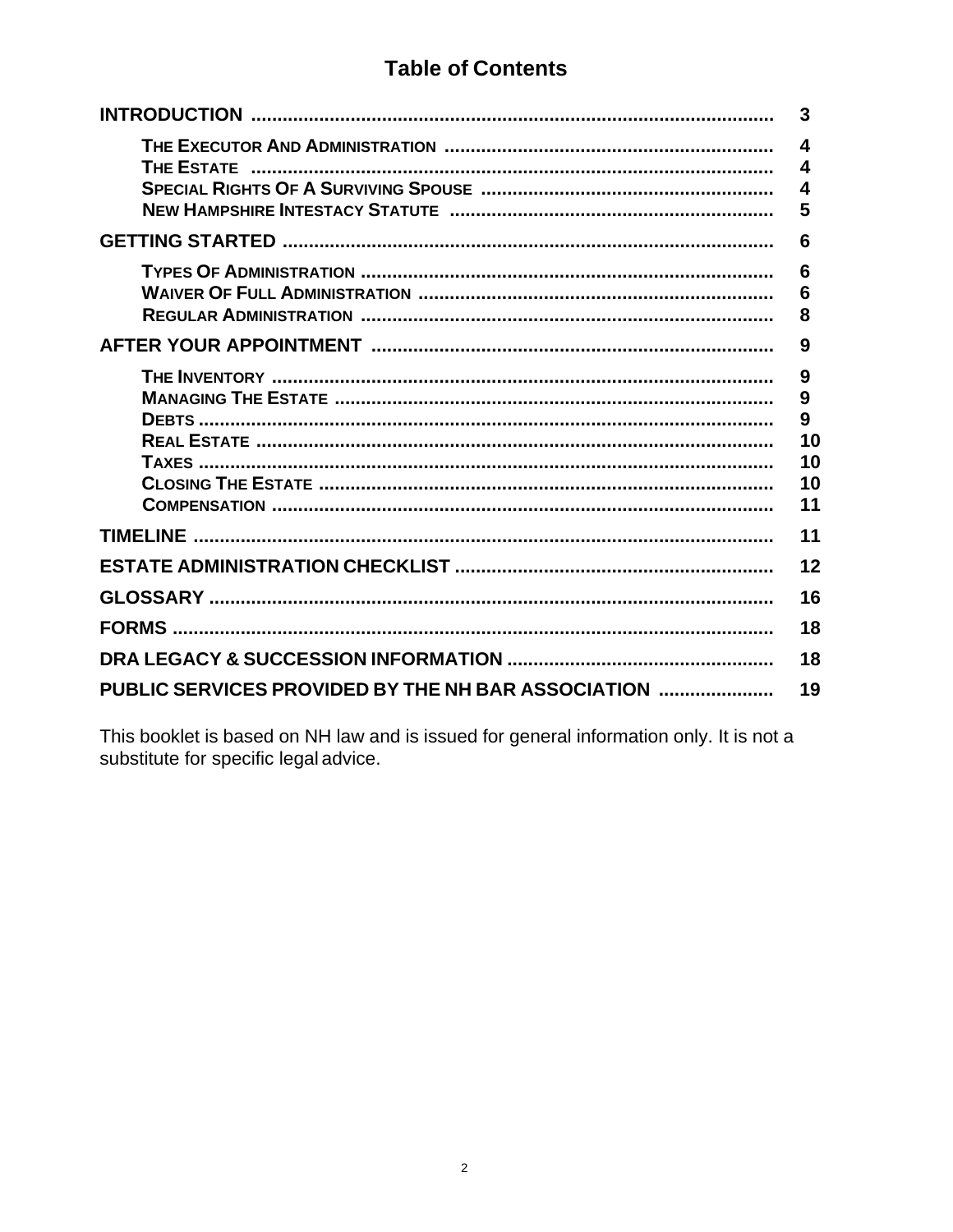### **INTRODUCTION**

This booklet is designed to help you carry out your duties as an executor or administrator of an estate. The information in this booklet is based on New Hampshire law in effect at the time of publication and is issued as a public service for general information only. It is *not* a substitute for legal advice. Rather, it is intended to help you recognize when you need legal advice and to help you understand the advice you receive. There are many circumstances that may arise which are not covered here and, in most instances, it is wise to consult an attorney. If you feel you need the advice of an attorney and don't know whom to call, the Lawyer Referral Service of the New Hampshire Bar Association can help. Call (603) 229-0002 for more information.

In New Hampshire, the administration of a decedent's estate comes under the jurisdiction of the Circuit Court Probate Division and a list of those courts is provided in the back of this b o o k let. Also included are links to the forms used by the Circuit Court and the state Department of Revenue Administration (DRA), a **Timeline** which gives some of the deadlines you should be aware of when administering an estate, and a basic **Glossary** of terms. (Italicized terms in the text are defined in the **Glossary**.) In addition, the **Estate Administration Checklist** will give you a guide to the information and documents you will need to carry out the administration of the estate.

### **THE EXECUTOR AND ADMINISTRATOR**

As an *executor* or *administrator*, it is your responsibility, under the Circuit Court Probate Division's supervision, to ensure that the debts and assets of the estate are managed and distributed in accordance with New Hampshire law and the decedent's wishes if expressed in a will.

An executor is a person named by a decedent in a will to administer an estate (sometimes referred to as a testate estate). An administrator is a person eligible under New Hampshire law, and who is approved by the Circuit Court, to administer an estate when the decedent leaves no will (sometimes referred to as an intestate estate) or when the executor(s) named in the will cannot serve. Whether you are an executor or an administrator (sometimes also referred to as a fiduciary), you must exercise the highest duty of good faith and candor in carrying out the administration of the decedent's estate.

Your responsibility as executor or administrator is to perform certain tasks to see that the estate is properly probated. The assets of the decedent's estate must be collected and its debts paid, if sufficient funds exist in the estate. The assets must be managed while awaiting approval to distribute them and estate funds must be kept separate from any other funds by opening an account in the name of the estate and depositing all estate funds and paying all estate bills from that account. The valuation you provide for estate assets in the inventory is important because it establishes the tax basis for federal and state death taxes and for heirs or legatees who inherit the property. You must inform all persons with any legal interest in the estate, including creditors and potential heirs, of any matters that might affect their interests.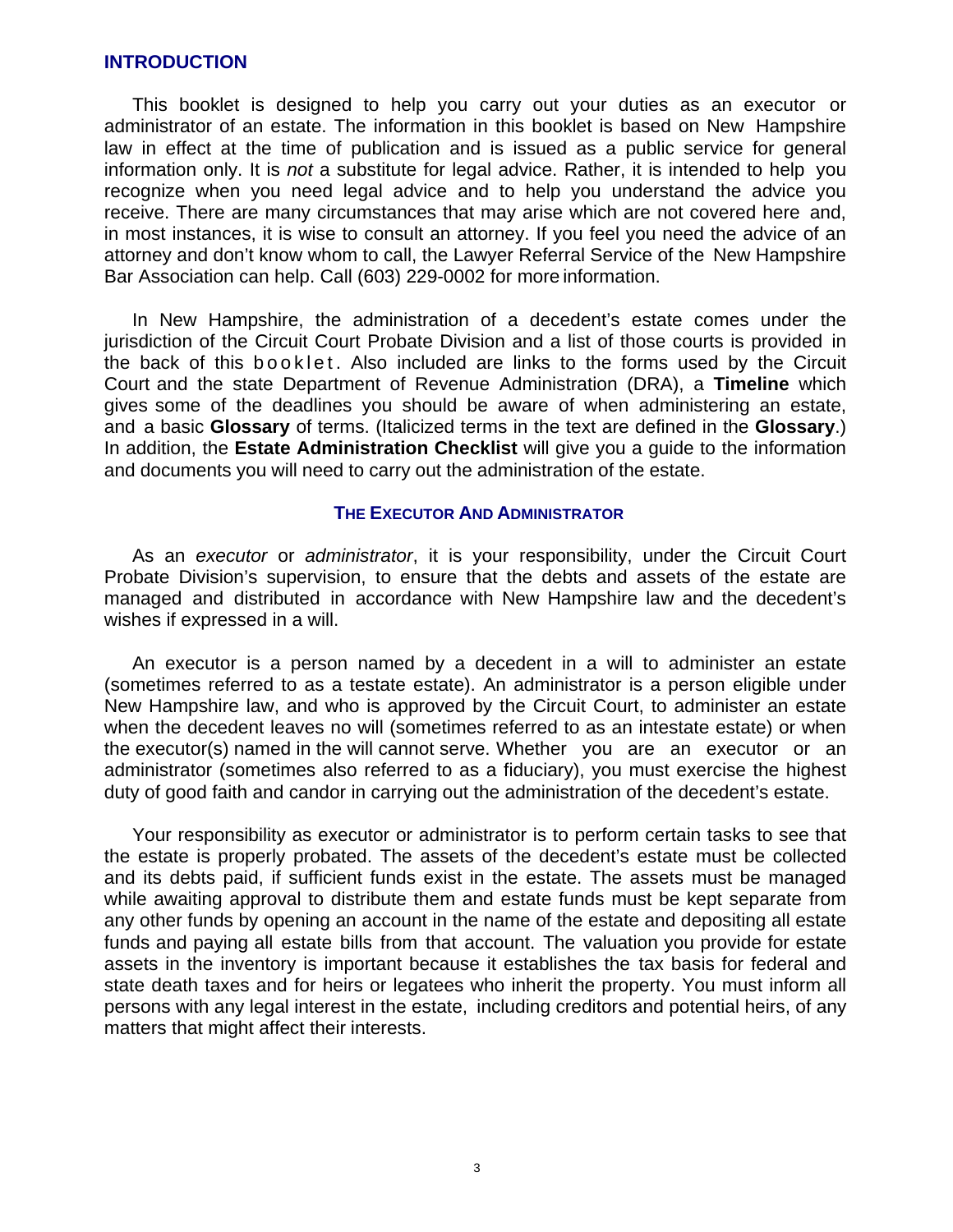While you do not need to be an attorney to serve as an executor or administrator, you should always consult an attorney when issues arise which you are not comfortable handling. If consulted for a proper purpose, and with court approval, attorneys' fees are payable out of the estate. The court's Information Center can provide assistance in giving general advice and providing necessary forms, checklists and guidance regarding electronic filing of cases, but cannot give legal advice. You can reach the Information Center by calling 1-855-212-1234 during regular business hours, Monday through Friday, 8am to 4pm.

If, for whatever reason, you do not properly perform your duties as executor or administrator, the Circuit Court Probate Division will appoint a new executor or administrator to complete the administration of the estate. If you are unable or unwilling to serve, you may decline by filing a "Declination" form (NHJB-2123-Pe). The court will then appoint a substitute executor or administrator pursuant to the decedent's instructions, or upon petition by other interested parties.

### **THE ESTATE**

The decedent's estate consists of any and all *real* and *personal property*, whether owned alone or in common with others. If, however, real or personal property is held as a "joint tenancy with right of survivorship," it is not part of the probate estate since title passes at death directly to the surviving joint tenant. The same principle applies to other jointly held property, such as joint bank accounts. The proceeds of a life insurance policy also pass directly to the *beneficiary,* and are not part of the decedent's probate estate. If any of the decedent's property is held in a *trust*, then you should consult an attorney to determine whether, or to what extent, the trust is involved in the probate process. Even if there are no assets, but there is a will, you must file the will, any *codicils* (amendments), and a death certificate with the Probate Court within thirty (30) days of the date of death. If the will was made out of state, a "Statement of Counsel as to Propriety of a Foreign Will/Codicil to be "Admitted into Probate" (NHJB-2146-Pe) must be filed with the Circuit Court.

The **Estate Administration Checklist** at the end of this booklet will help you to determine the assets and debts of the estate, as well as to gather necessary information for the probate process.

### **SPECIAL RIGHTS OF A SURVIVING SPOUSE**

You should be aware of special rights of a surviving spouse in the estate administration process. In some instances, a surviving spouse may receive a greater share of the estate than the will would have provided. A surviving spouse may waive the will provisions and his/her *homestead rights* and instead take his/her share of the estate as set forth by law. The surviving spouse must make this choice within six months of the executor's appointment. In an intestate estate, the surviving spouse's share is set forth by statute and is generally anywhere from half of the estate to the entire estate after payment of debts and expenses.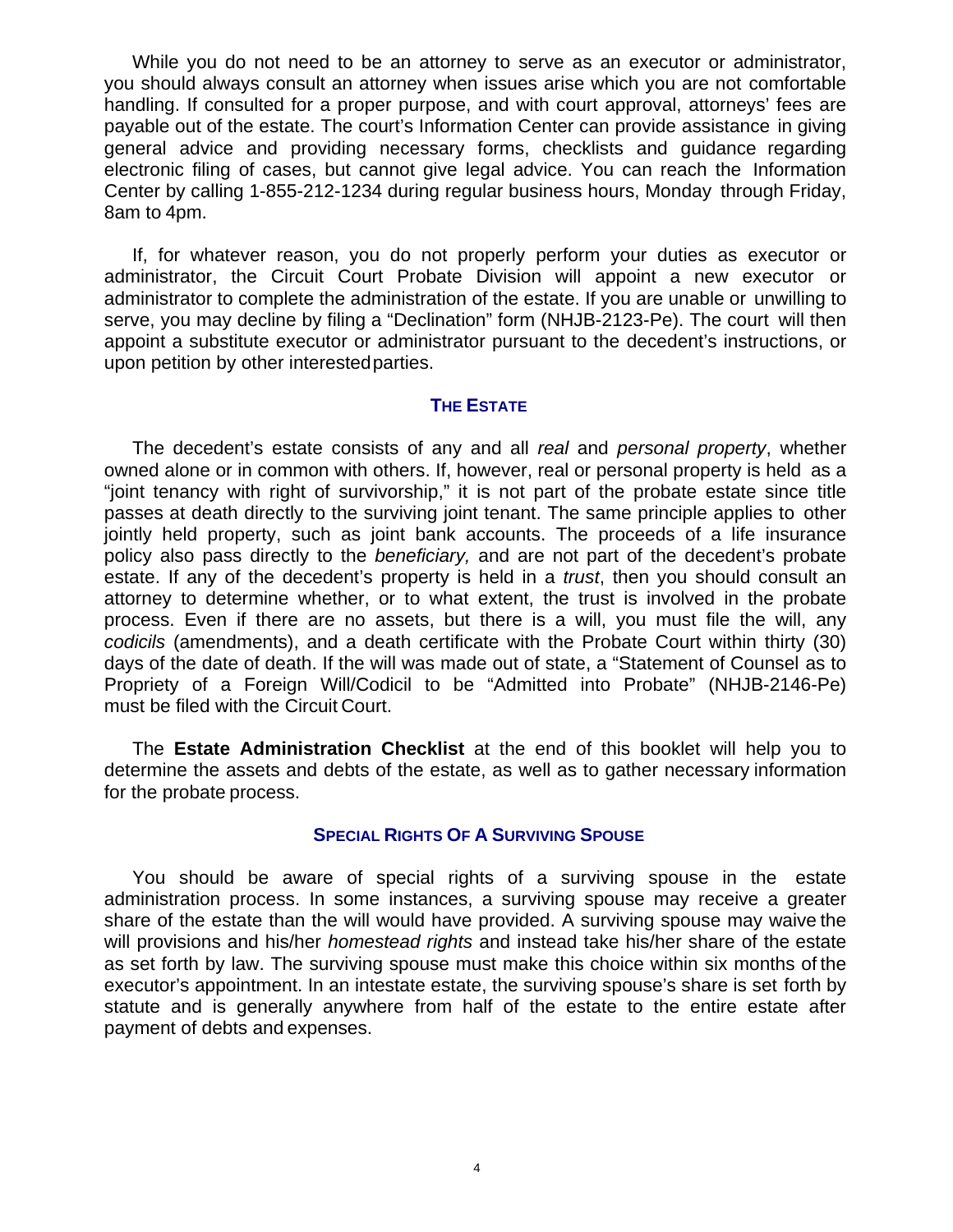### **NEW HAMPSHIRE INTESTACY STATUTE**

The intestacy law (also called the law of descent and distribution, NH RSA 561) governs the distribution of property when the decedent dies without a will. Under state law, the order, or priority, of distribution of all property of a decedent after debts of the estate are paid, is as follows:

If there is a surviving spouse:

- the surviving spouse receives the entire estate if the decedent had no surviving parent or child;
- the surviving spouse receives the first \$250,000 of the estate plus one-half the balance if there is a surviving child of both the decedent and the surviving spouse, and there are no other children of the surviving spouse who survive the decedent;
- the surviving spouse receives the first \$250,000 plus three-fourths of the balance if there is a surviving parent of the decedent, but no surviving child;
- the surviving spouse receives the first \$150,000, plus one-half of the balance of the estate if there is a surviving child of both the decedent and the surviving spouse and the surviving spouse has a surviving child who is not the child of the decedent;
- the surviving spouse receives \$100,000 and one-half of the estate, if the decedent left children who are not also children of the surviving spouse.

If there is not a surviving spouse or if parts of the intestate estate still have not been distributed under the above formula, the remainder of the estate passes in the following order:

- to the children of the decedent, in equal shares;
- $\bullet$  if the decedent has no surviving children, then to the parent(s) of the decedent;
- $\bullet$  if the decedent has no surviving children or parent(s), then to the surviving brothers and sisters of the decedent in equal shares and to the children of the decedent's deceased brothers and sisters by representation. (Representation means that these children share equally the portion their parent would have received had their parent survived the decedent.)
- if the decedent has no surviving children, parent(s), or brothers or sisters, or children of deceased brothers or sisters then, to grandparent(s);
- if there are no surviving children, parent, children of a parent, or grandparent, but there are children of decedent's grandparent who survive, one-half of the estate passes to the children of the paternal grandparent who are not beyond the fourth degree of kinship to the decedent; the other half passes to the children of the maternal grandparent who are not beyond the fourth degree of kinship; provided, however, that if there are no children of the decedent's grandparent within the fourth degree of kinship to the decedent on either the paternal or maternal side, the entire estate passes to the issue on the other side who are not beyond the fourth degree of kinship to the decedent.

No portion of a decedent's intestate estate shall pass to any person who is of the fifth or greater degree of kinship to the decedent. If no one is available to take the estate under the provisions of the intestacy law, the intestate estate passes to the State of New Hampshire by a process called "escheat."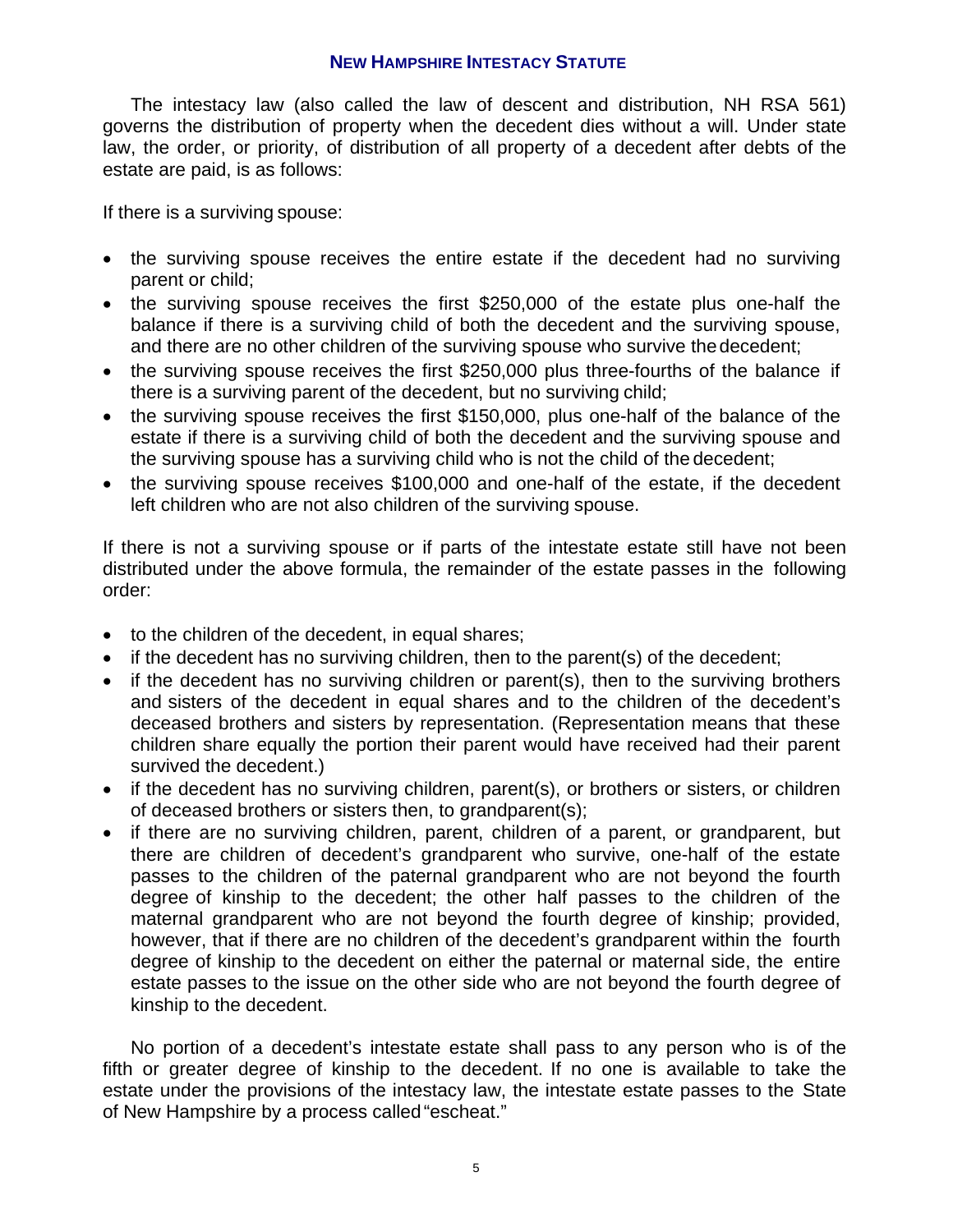Children born of unwed parents inherit through their mother, but can also inherit through their father if the father acknowledges paternity or is found to be the father through a court proceeding.

### **GETTING STARTED**

You must file your probate case through the Electronic Filing System for the Circuit Court Probate Division. The Electronic Filing System is a computer program you can access with any computer connected to the internet. If you do not own a computer, you can go to any Circuit Court Probate, District or Family Division in the state (except for the Colebrook court) and use a public computer kiosk located in the lobby to file your case. There is no fee for use of the court computer. The Electronic Filing System will guide you through the filing of all case initiating documents by asking you a series of questions. After you have answered each question the system will produce a completed document and will explain how to finalize it and submit it electronically to the court for filing. There are filing fees for all the types of estate administration described below. These fees can either be paid, electronically, at the time of filing, by credit card or you may go to the court to pay the filing fee in person after you have filed the case initiating documents electronically. The lists of forms included under each section will help you get started. There will be additional forms required as the administration progresses. A link to court forms and other helpful resources is available at: [https://www.courts.state.nh.us/probate/estate.htm.](http://www.courts.state.nh.us/probate/estate.htm)

To get started in the Electronic Filing System go to: [https://www.courts.state.nh.us/nh](http://www.courts.state.nh.us/nh-e-court-project/electronic-services.htm)[e-court-project/electronic-services.htm o](http://www.courts.state.nh.us/nh-e-court-project/electronic-services.htm)n the NH Judicial Branch website. For selfrepresented filers, after you sign-up with the Electronic Filing System, it guides you to the forms you will need to file. Many of the forms are generated automatically after you answer a series of questions.

### **TYPES OF ADMINISTRATION**

### *Waiver of Full Administration*

Wavier of Full Administration is a much simpler process than full estate administration. It is available if certain circumstances exist. The Electronic Filing System will ask you questions when you file the Petition for Estate Administration which will determine if the estate qualifies for Waiver of Full Administration. An estate will qualify under the following circumstances:

(1) Whenever a decedent dies testate and the surviving spouse is named in the will as the sole beneficiary of the decedent's estate and is appointed to serve as administrator.

(2) Whenever a decedent dies testate and, if there is no surviving spouse, an only child is named in the will as the sole beneficiary of the decedent's estate and is appointed to serve as administrator.

(3) Whenever a decedent dies testate and, if there is no surviving spouse or child, a parent is the sole beneficiary of the decedent's estate and is appointed to serve as administrator.

(4) Whenever a decedent dies testate and, if there is no surviving spouse or child, the decedent's parents are the sole beneficiaries of the decedent's estate and both parents are appointed to serve as co-administrators.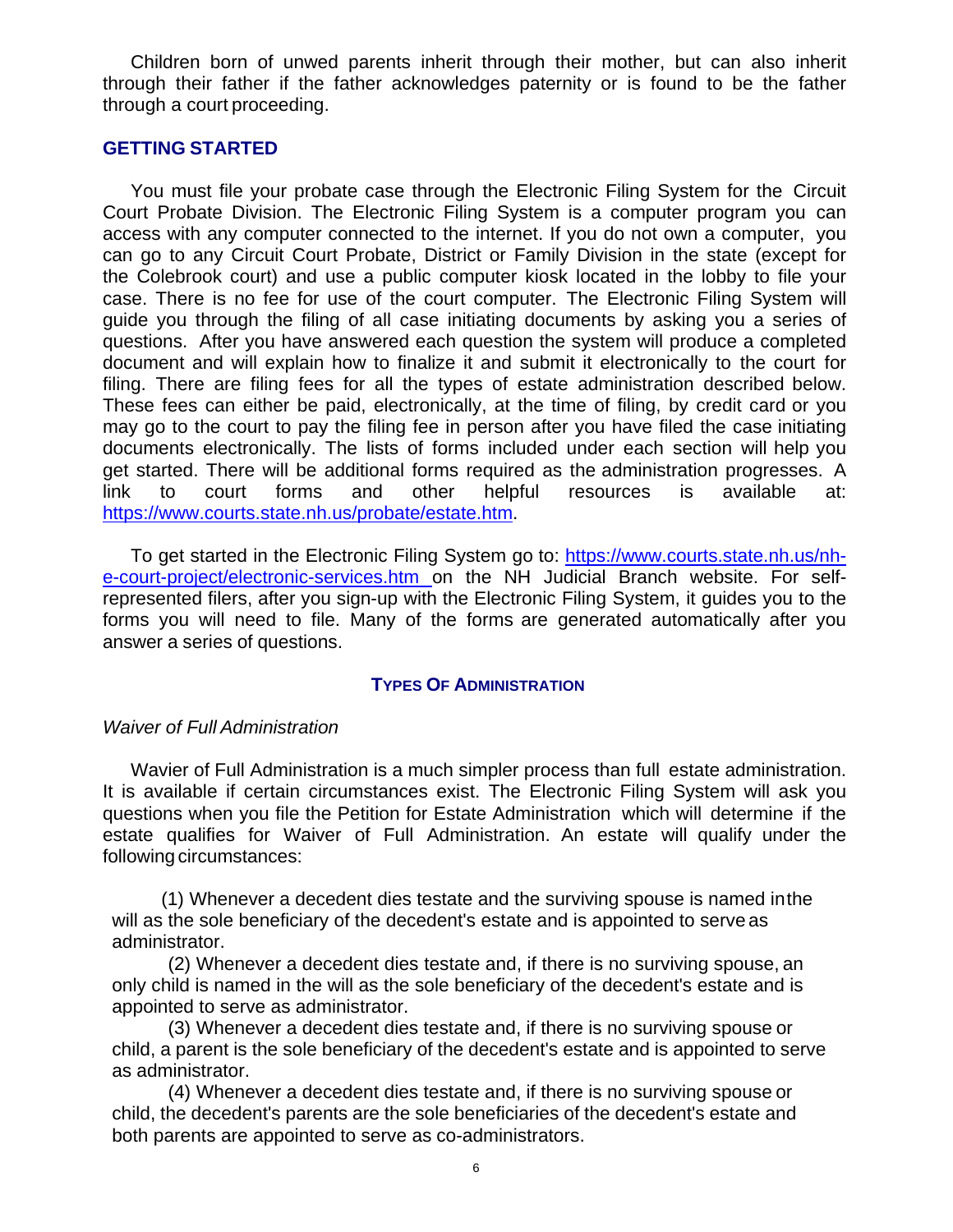(5) Whenever a decedent dies testate and a trust created by the decedent is named as the sole beneficiary of the estate and the trustee is appointed to serve as administrator or any appropriate person is appointed to serve as administrator with the assent of the trustee.

(6) Whenever a decedent dies intestate and the surviving spouse is the sole heir and is appointed to serve as administrator.

(7) Whenever a decedent dies intestate and, if there is no surviving spouse, an only child is the sole heir of the decedent's estate and is appointed to serve as administrator.

(8) Whenever a decedent dies intestate and, if there is no surviving spouse or child, a parent is the only heir and is appointed to serve as administrator.

(9) Whenever a decedent dies intestate and, if there is no surviving spouse or child, the decedent's parents are the sole heirs and both parents are appointed to serve as co-administrators.

Under any of these circumstances, final administration of the estate takes place when the executor/administrator files a "Waiver of Administration Statement" (NHJB-2144-Pe) within six months to a year of their appointment certifying that no outstanding debt exists. An inventory of estate assets, a fiduciary bond and an accounting are not required under this form of administration. However, any interested person has the right to petition the Court for a full administration at any time from the original granting of administration to the filing of the Waiver of Administration Statement.

In a waiver of administration proceeding, you, as the executor/administrator, must prepare and file some, or all, of the following documents:

**Forms Used to Begin a Waiver of Administration** 

| <b>Number</b>            | <b>Name</b>                                                                                                                                                                                                                        |
|--------------------------|------------------------------------------------------------------------------------------------------------------------------------------------------------------------------------------------------------------------------------|
| <b>NHJB-2145-Pe</b>      | <b>Petition for Estate Administration</b>                                                                                                                                                                                          |
| <b>NHJB-2120-Pe</b>      | Appointment of Resident Agent. (This document is required<br>only if you reside outside New Hampshire. It appoints a<br>New Hampshire agent to act for you. The resident agent is<br>often an attorney).                           |
| Will and codicils        | if the will was signed before 1986 or if the will was not<br>acknowledged before a notary public or justice of the peace,<br>you will need to "prove" the will, a process that is explained<br>below under Regular Administration. |
| NHJB-2146-Pe             | Statement of Counsel as to Propriety of a Foreign Will/Codicil<br>to be admitted into Probate. (This form is required only if the<br>will was made out of state.)                                                                  |
| <b>Death Certificate</b> | You must obtain and mail to the court a certified copy of the<br>death certificate. This is usually provided by the funeral<br>director or you may contact the clerk of the city or town<br>where the death occurred.              |
| NHJB-2144-Pe             | <b>Waiver of Administration Statement</b>                                                                                                                                                                                          |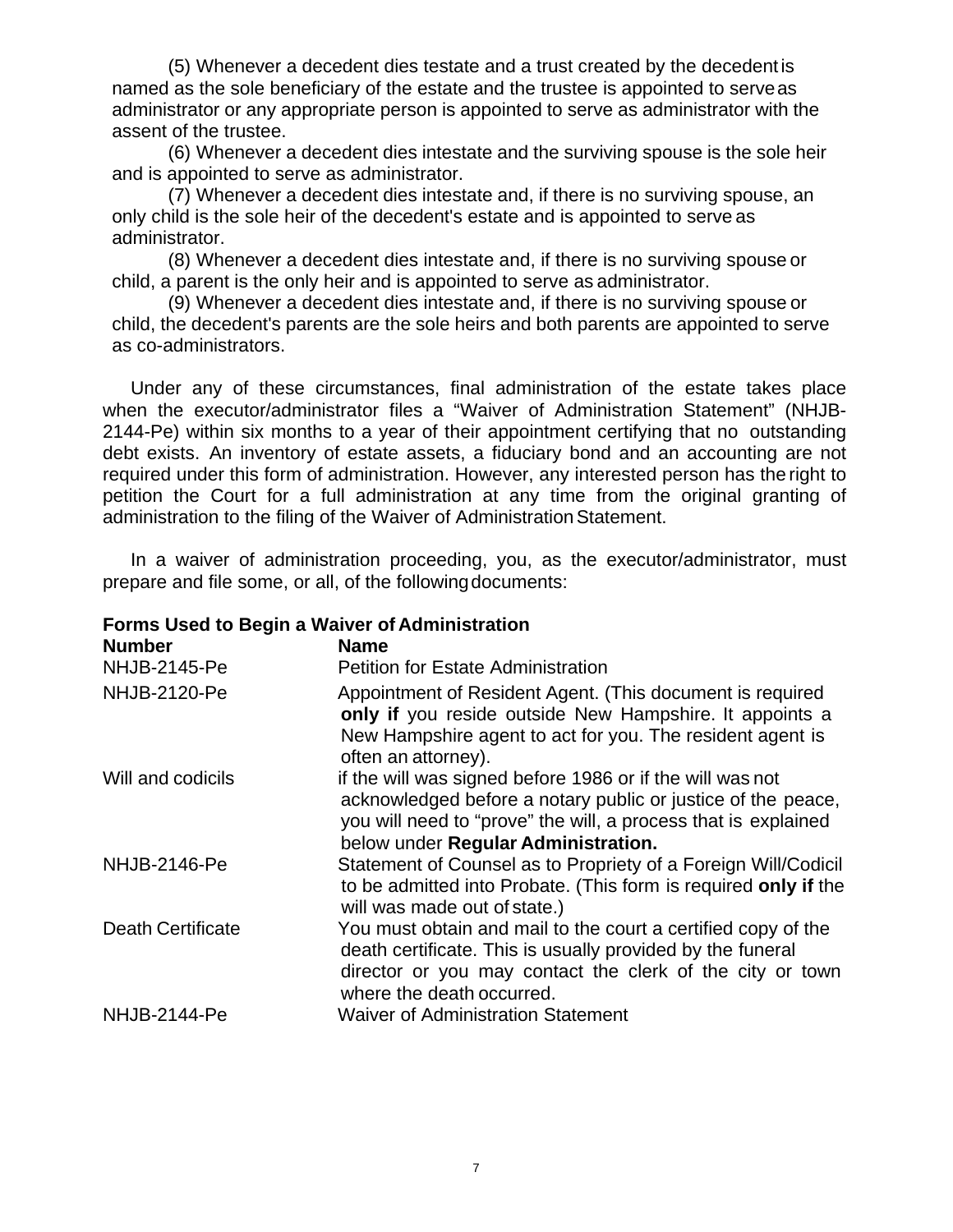### *Regular Administration*

Unless the conditions for a Waiver of Administration are present, regular estate administration is required. Under New Hampshire law, if you are named as executor in a will, you have thirty (30) days after the decedent's death to file the will with the Circuit Court in addition to one of the forms listed below. The Court will review the will and forms you submit and will later inform you whether it is necessary to provide any witnesses to the signing of the will to "prove" its validity. You will be required to pay a filing fee by credit card with your electronic filing, or, you may pay the filing fee afterwards at the court. If the value of the estate is \$10,000 or more, your filing fee will include a fee to cover the cost of publication of the "Notice of Appointment" in the local newspaper. The decedent's will must be mailed to the Estates Electronic Filing Center or, it may be delivered to a Circuit Court Probate Division court. You will receive instructions for doing this in the Electronic Filing System. In addition to the will, you will need to file one or more of the forms listed below. The Electronic Filing System will guide you to the correct forms to file.

# **Forms Used to Begin a Regular Administration**

| <b>Number</b>                | <b>Name</b>                                                                                                                                                                                                                                                                                                     |
|------------------------------|-----------------------------------------------------------------------------------------------------------------------------------------------------------------------------------------------------------------------------------------------------------------------------------------------------------------|
| <b>NHJB-2145-Pe</b>          | Petition for Estate Administration.                                                                                                                                                                                                                                                                             |
| <b>NHJB-2120-Pe</b>          | Appointment of Resident Agent. (This form is required only if<br>you reside outside New Hampshire. It appoints a New<br>Hampshire agent to act for you. The resident agent is often an<br>attorney.)                                                                                                            |
| Will and codicils (if any)   | If the will was signed before 1986, you may need to "prove"<br>the will-a process that is explained above.                                                                                                                                                                                                      |
| NHJB-2146-Pe                 | Statement of Counsel as to Propriety of a Foreign Will/Codicil<br>to be Admitted into Probate. (This form is required only if the<br>will was made out of state.)                                                                                                                                               |
| <b>Death Certificate</b>     | You must obtain and mail to the court a certified copy of the<br>death certificate. This is usually provided by the funeral<br>director or you may contact the clerk of the city or town where<br>the death occurred.                                                                                           |
| <b>Corporate Surety Bond</b> | If the value of the estate is \$25,000 or more, the court will<br>require that you obtain a corporate surety bond, except in<br>exceptional circumstances. The Court will set the amount of<br>the bond after a review of the petition and review of the estate<br>value. (See Glossary Corporate Surety Bond.) |

Once you have properly filed the required forms and the court has reviewed and accepted them, you will be issued a Certificate of Appointment (Letter of Appointment) as executor or administrator. In addition, the court will send a "Notice of Appointment" to area newspapers if the value of the estate is \$10,000 or more and publication is required. This acts as formal notice to the public, to potential heirs, and to creditors that an estate has been opened and that you have been appointed executor or administrator.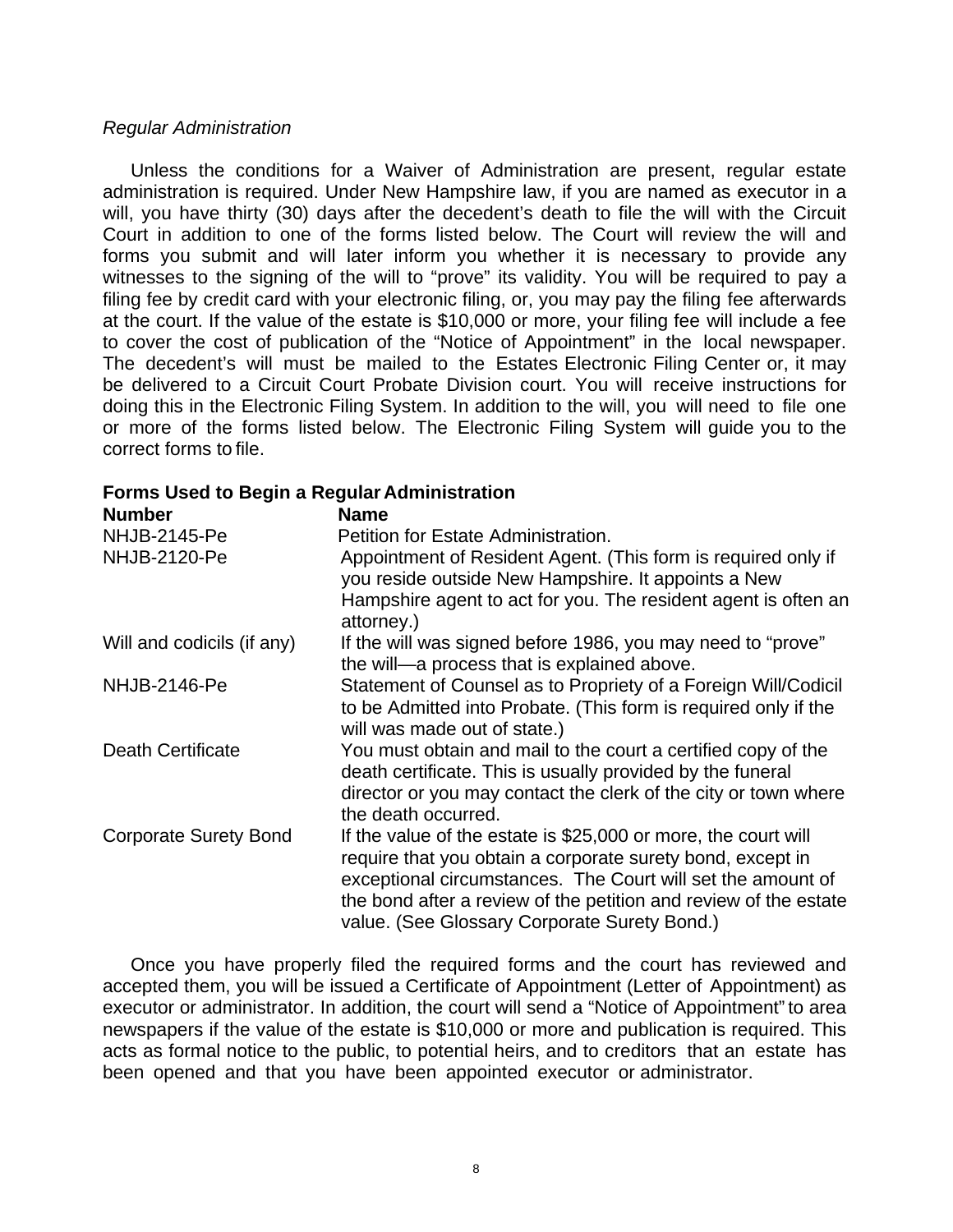### **AFTER YOUR APPOINTMENT**

### **THE INVENTORY**

After you receive the certificate of appointment as executor or administrator from the court, you must determine and protect the estate's assets. To show the court that this has been properly carried out you must prepare the "Inventory of Fiduciary" (NHJB-2125-Pe). (The inventory is not required in a waiver of administration.) The inventory form is available online and must be filed within ninety (90) days after your appointment date. The inventory should contain an itemization of real estate and personal properties, their values, and a description of real estate indicating the book and page number where the deeds are recorded at the County Registry of Deeds.

### **MANAGING THE ESTATE**

The nature of the assets involved (whether cash, real estate, stocks, or other personal property) will often determine the complexity of the estate's management. For all forms of administration, the estate must remain open for at least six months from the date of appointment to allow creditors to present claims. If all claims have been paid, the estate may be closed and a final account filed after six months. If the estate is not closed within one year of the date of appointment, an annual accounting is due at that time showing the income and disbursements and the overall status of the estate. The Circuit Court Probate Division must approve each accounting.

### **DEBTS**

Your first duty as executor or administrator is to see that the debts of the decedent are paid. New Hampshire law requires that certain debts receive priority in payment. These debts include: administrative expenses of the estate, taxes, reasonable and necessary funeral, burial and cremation expenses, debts and taxes with preference under federal law, just debts including claims for medical assistance made by the State of NH Department of Health & Human Services, total amount paid for old age assistance, and legacies under the will. See RSA 554:19 for more detail and exact priority. If there is insufficient cash in the estate to pay all of its debts, it will be necessary for you to sell enough of the assets of the estate to pay the outstanding debts. Sometimes the will may direct which assets, and in what order, should be sold to pay the debts. If not, generally personal property is sold before real estate. If you have any doubt about how and in what order you should sell off estate assets to pay debts, you should consult an attorney or petition the Circuit Court for instruction. If the asset to be sold to pay debts is real estate, you must petition the Circuit Court for a license to sell the real estate. You do this by filing the "Motion and License to Sell Real Estate to Pay Demands" (NHJB-2136-Pe). Whether the asset to be sold is real estate or personal property, you must attempt to obtain the best price for the property. You should use the inventory value as a guide to the appropriate selling prices. Consult experts for any asset to be sold whose value is difficult to determine, such as stocks, bonds or real estate.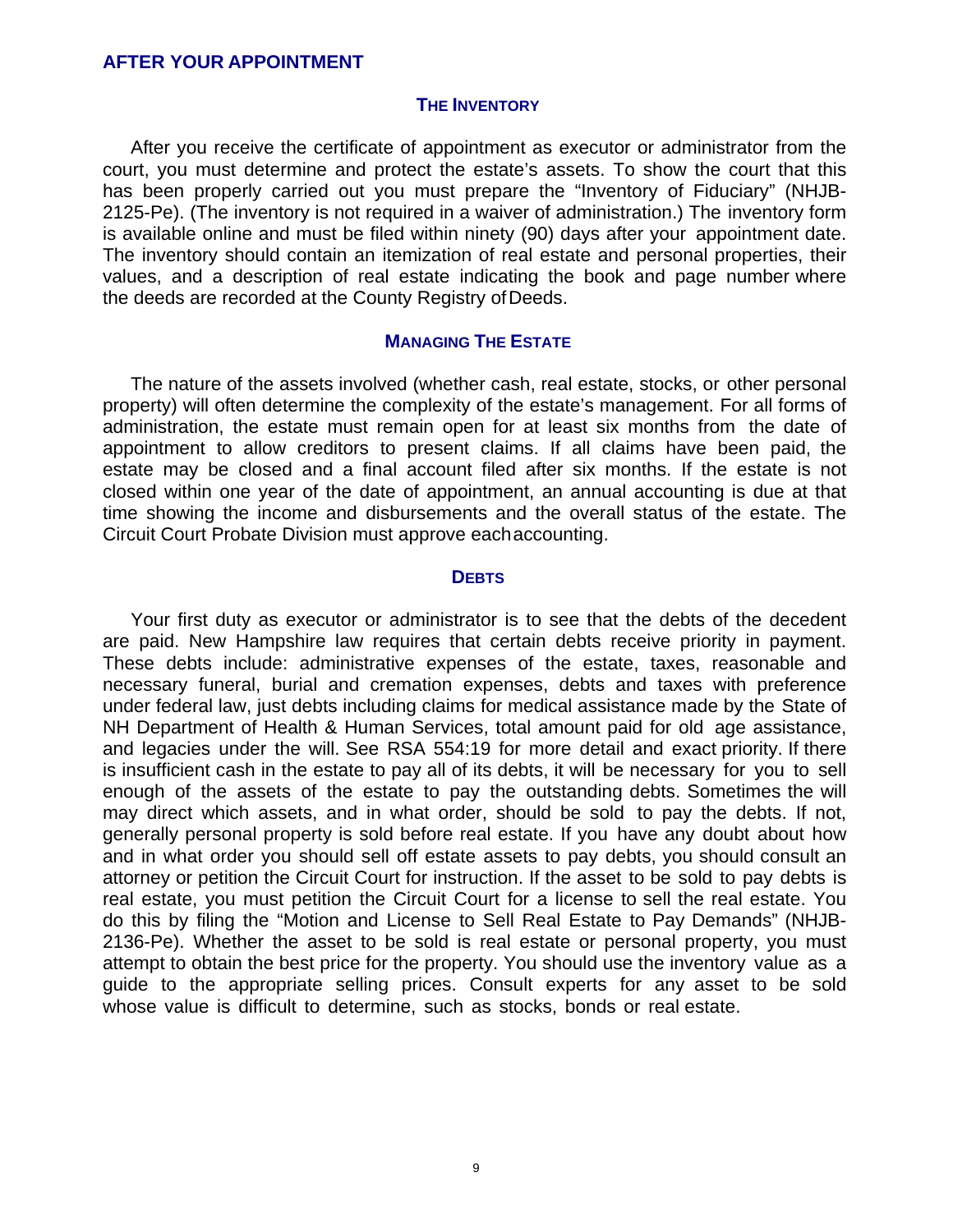### **REAL ESTATE**

If it is not necessary to sell real estate to pay demands on the estate, title to that real estate passes to those designated to receive it by will or by law. You must file a "Notice to Towns & Cities pursuant to RSA 554:18 –  $a''$  (NHJB-2142-Pe) with the court and with the town in which the real estate is located. If, however, the real estate is located outside New Hampshire, the New Hampshire Circuit Court has *no* jurisdiction. You should obtain legal advice concerning the probate laws of the state where the property is located. You may have to open a separate probate action in that state.

### **TAXES**

You are responsible for obtaining a federal tax identification number for the estate and for filing all federal and state tax returns for the decedent and the estate. The tax identification number is obtained by filing the Internal Revenue Service Form SS–4, "Application for Employer Identification Number," with the IRS. A state Legacy and Succession Tax return (for deaths occurring prior to January 1, 2003), a state estate tax return, and a federal estate tax return may be required. Any federal tax is payable to the Internal Revenue Service. Any New Hampshire taxes are payable to the state Department of Revenue Administration. All these tax returns, if required, must be filed within nine months of the date of death, unless an extension is obtained. Even if an extension is obtained, an estimated payment must be made during this period. Penalties are automatically applied for failure to timely file each of these tax returns. Consult an accountant, tax attorney or other tax specialist to determine which of these returns must be filed.

### **CLOSING THE ESTATE**

If the estate has been processed using Waiver of Full Administration, it will be closed as described in those specific sections. If the estate has been processed using regular administration, it may be closed one of two ways: either with full oversight by the Circuit Court right through the distribution of any assets or through a process called summary administration.

If full oversight is needed, you should pay all the estate's debts, and then prepare a final accounting using the form entitled "Executor's/Administrator's Accounting" (NHJB-2117-Pe). You must file it, along with a filing fee, with the Circuit Court Probate Division for its approval. Once the final account is accepted by the court, you should make the final distribution of assets. Fill out receipts (NHJB-2139-Pe) reflecting the distributions, have them signed by the recipients of the property and then file the receipts with the court. If a corporate surety bond is required for the estate, when the case closes, the Circuit Court will send you a certificate that you must forward to the bond company so that the bond may be released. At that point, the estate is closed. Your duties as executor or administrator have been fulfilled.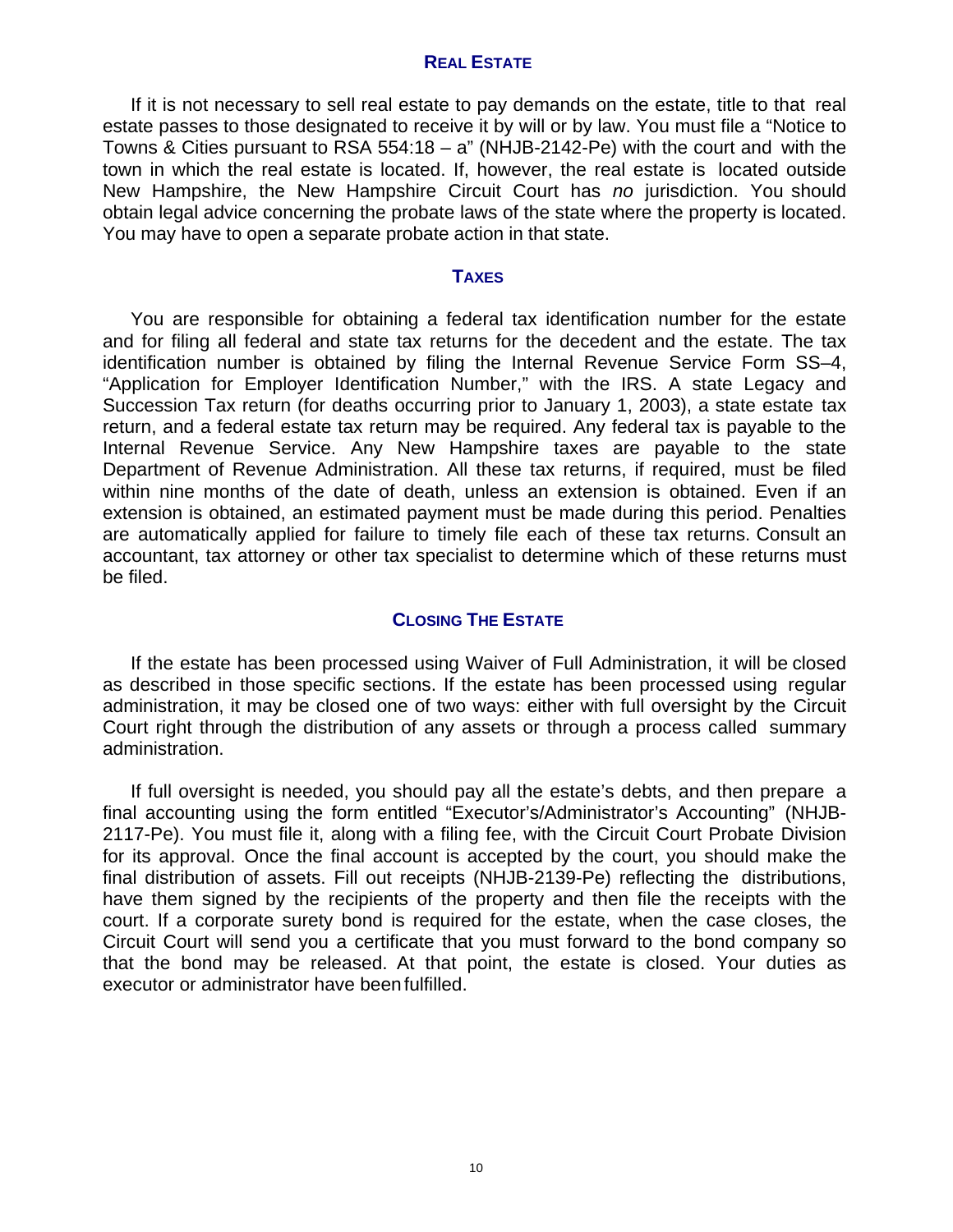Summary administration is available as an alternative to the above, regular administration, process if you would like to expedite the closing of the estate when further court supervision of the administration of the estate is no longer necessary. You may file a "Motion for Summary Administration" (NHJB-2149-Pe) to close an estate not less than 6 months after your appointment. In order to be eligible for this process, there should be no outstanding debts or obligations against the estate, any NH or federal estate taxes should have been paid if any were due, and all legatees or beneficially interested parties must agree to the process, as indicated by the filing of an "Assent for Summary Administration" (NHJB-2122-Pe). If the court approves the "Motion for Summary Administration," no final accounting will be required. The court will then close the estate and, if a bond was required, send you a certificate that you must forward to the bond company so that the bond may be released. You would then be obligated to complete the administration of the estate without further court supervision in accordance with the decedent's will and applicable law.

### **COMPENSATION**

Under New Hampshire law, executors, administrators and their attorneys are allowed reasonable fees; these fees are determined by the nature of the estate. You may not take a fee for your services under a voluntary administration. Fees of fiduciaries are always subject to the approval of the Circuit Court.

### **TIMELINE**

For the most part, deadlines in the estate process proceed from the date the executor or administrator is appointed. The two exceptions, which proceed from the date of the death, are as follows:

### **Within 30 days of death:**

File the decedent's will with the Estates Electronic Filing Center, 2 Charles Doe Drive Suite 2, Concord NH 03301.

### **9 months after death:**

Last day for a legatee or heir to file a disclaimer rejecting some or all of their inheritance.

Federal Estate Tax Return due, if required. No federal estate taxes are due if the gross estate assets are under \$2 million. This amount increased to \$3.5 million in 2009. For 2011 and 2012 the amount is \$ 5 million. Thereafter the exemption is \$1 million unless changed by Congress.

NH Estate tax and Legacy and Succession tax, if required, are due and payable to the NH Department of Revenue Administration. The Legacy and Succession tax was repealed January 1, 2003, but may apply to estates for decedents who died prior to January 1, 2003. Such tax is not owed on property passing to lineal ascendants and descendants of the decedent, or to charity. A tax of 18% is imposed on the value of all other property (except life insurance) as in, for example, property left to a brother or a niece.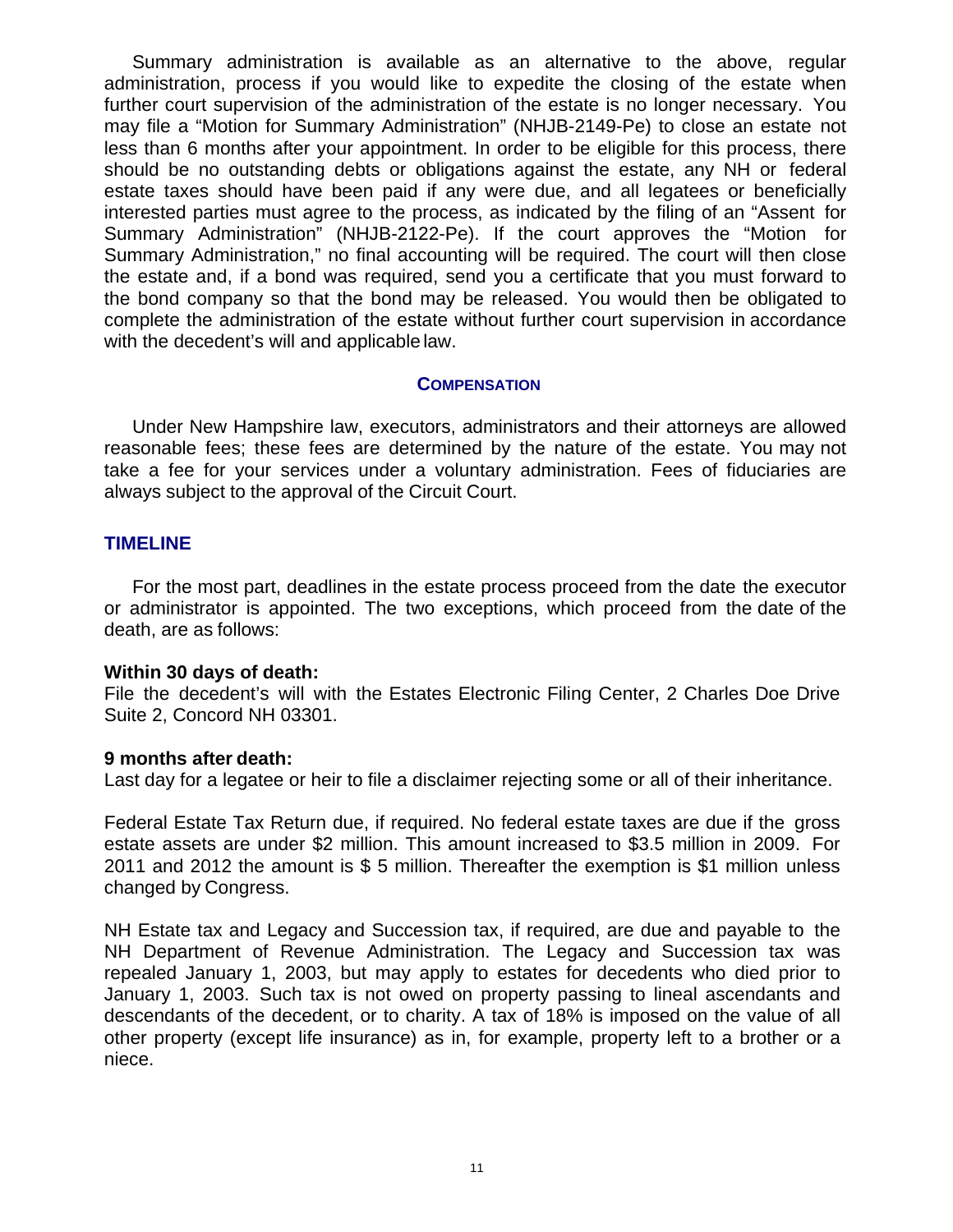# **At beginning of administration:**

File appropriate forms for type of administration being used. Administrator or executor of estate is then appointed by the Circuit Court Probate Division.

# **Within 15 days of appointment:**

Estates Electronic Filing Center will provide for publication of notice of appointment.

# **Within 90 days of appointment:**

File Inventory of Fiduciary (NHJB-2125-Pe).

# **Six months after appointment:**

Deadline for creditors to file claims against the estate. Earliest date to close the estate if all the claims are paid. Deadline for surviving spouse to waive will provisions and then homestead rights.

Earliest date to file Motion for Summary Administration (NHJB-2149-Pe) if this option is to be used.

# **Six to 12 months after appointment:**

File "Waiver of Administration Statement" (NHJB-2144-Pe) if this is a waiver of administration proceeding.

# **12 months after appointment:**

File Executor's/Administrator's Accounting (NHJB-2117-Pe) and do so every 12 months thereafter as long as the estate is open.

# **ESTATE ADMINISTRATION CHECKLIST**

You may use this checklist as a guide to help you determine the assets and debts of the estate and to gather necessary information to process the estate.

# **Documents to Gather:**

- □ Certified Copy of the Death Certificate
- Original Will and Codicils, if any
- Records of any public assistance received by the decedent. This includes: Old Age Assistance, Aid to the Permanently and Totally Disabled, and Medical Assistance (including Medicaid)
- □ Stocks and Bonds Certificates
- □ Certificates of title to personal property such as automobiles
- □ Insurance policies or any pension or profit sharing plan for which a death benefit is available
- Decedent's last Federal income tax return and NH Interest and Dividends Tax return (Find the name and address of the decedent's accountant, if any)
- □ Gift Tax returns
- □ Papers concerning Social Security and Veteran's Benefits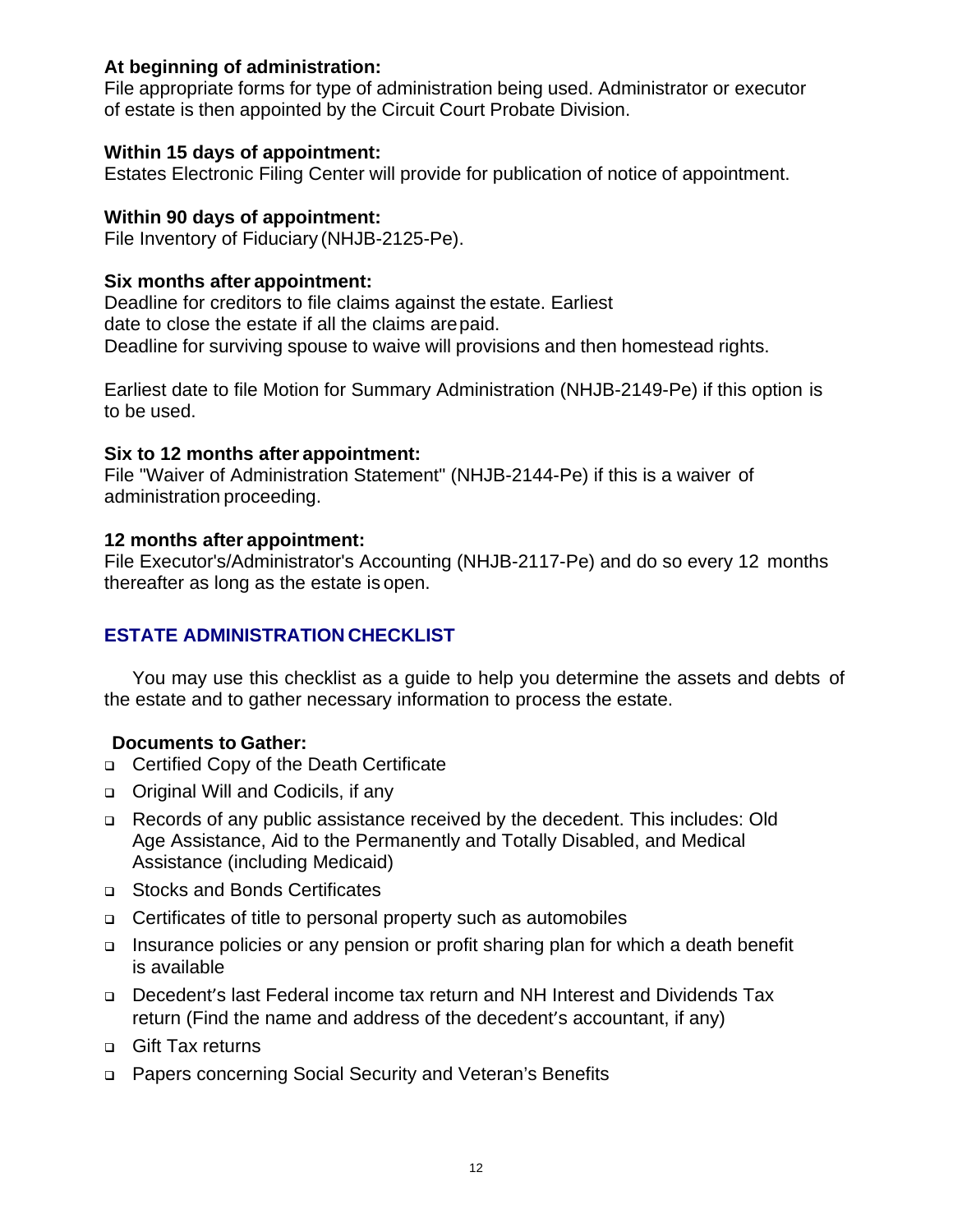# **Documents regarding outstanding bills, debts, or claims against the decedent such as:**

- Medical or hospital expenses and other monies owing for the last illness
- □ Mortgages due
- □ Loans and notes due
- □ Unpaid taxes
- **D** Other general obligations
- Funeral charges and monument expenses
- All important records of any business that the decedent owned, either totally or in part, including information regarding assets and debts.

# **Personal Information — Decedent:**

- Full Name
- Home Address
- Home Telephone
- Date of Birth
- □ Place of Birth
- □ Social Security Number
- □ Place of Employment
- □ Occupation
- Date of Death
- □ Place of Death
- □ Attending Physician
- Funeral Home
- □ Was the decedent a veteran?
- □ If yes, will funeral home apply for VA benefits?

# **If decedent left no surviving spouse:**

- Name and date of death of spouse
- If divorced or legally separated, name of spouse and date of divorce. (If date of divorce unknown, place where divorce granted.)

# **Personal Information — Surviving Spouse:**

- Full Name □ Date of Marriage to Decedent
- Home Address
- Date of Birth
- □ Social Security Number.

# **Decedent's Family Members**

- Full Name
- □ Home Address
- Date of Birth
- □ Place of Marriage
- □ Place of Employment
- □ Office Telephone Number
- □ Social Security Number
- □ Place of Employment
- □ Office Telephone Number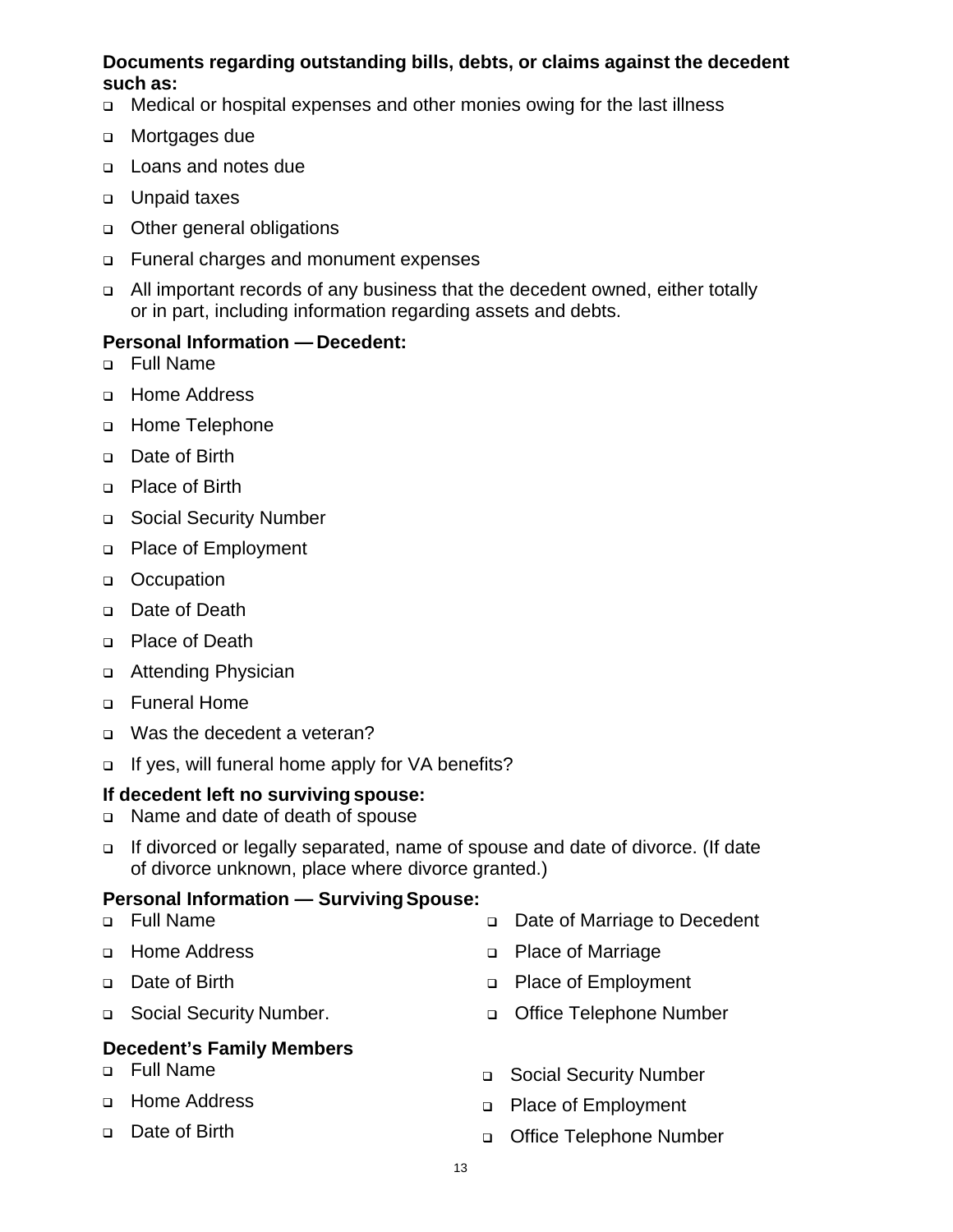When you make your list of family members, use the guide below. Note the relationship of each person to the decedent. For an intestate estate, see the **NH Intestacy Statute** to determine how far down the list to go.

Gather the names, addresses, social security numbers, and phone numbers of:

□ Children (Note if any are stepchildren.)

- **D** Parents
- □ Brothers, sisters
- Grandchildren, nieces, nephews
- Grandparents, aunts, uncles and cousins to the fourth degree

# **Others mentioned in the will:**

 Names, addresses, phone numbers, social security numbers or tax identification numbers, of persons named to inherit in the will (note relationship to decedent).

# **Bank Accounts:**

Indicate if the assets are in the decedent's name alone or jointly held. If jointly held, indicate with whom.

- Name and Address of Bank(s)
- □ Safe Deposit Box Number(s)
- □ Location of Key(s)
- Contents of the Safe Deposit Box(es)
- □ Savings Account Numbers
- □ Checking Account Numbers
- □ Balance(s) at date of death
- □ Certificate of Deposit numbers and amounts
- Investment or Money Market Account numbers and amounts

# **Real Estate:**

List the following for *all* real estate owned by the decedent, whether or not it was held in joint tenancy.

- □ Location. (If the real estate is located out of state, you should consult an attorney in that state to determine the correct procedures.)
- Deed Reference (book and page number at County Registry of Deeds).
- □ Mortgage and name of bank holding mortgage.
- **D** Mortgage Insurance
- Assessed Value at date of death (on tax bill)
- Name(s) on deed.

# **Securities:**

If possible, photocopy certificates. If not, list the following information:

- □ Name of Corporation
- **Q** Certificate Number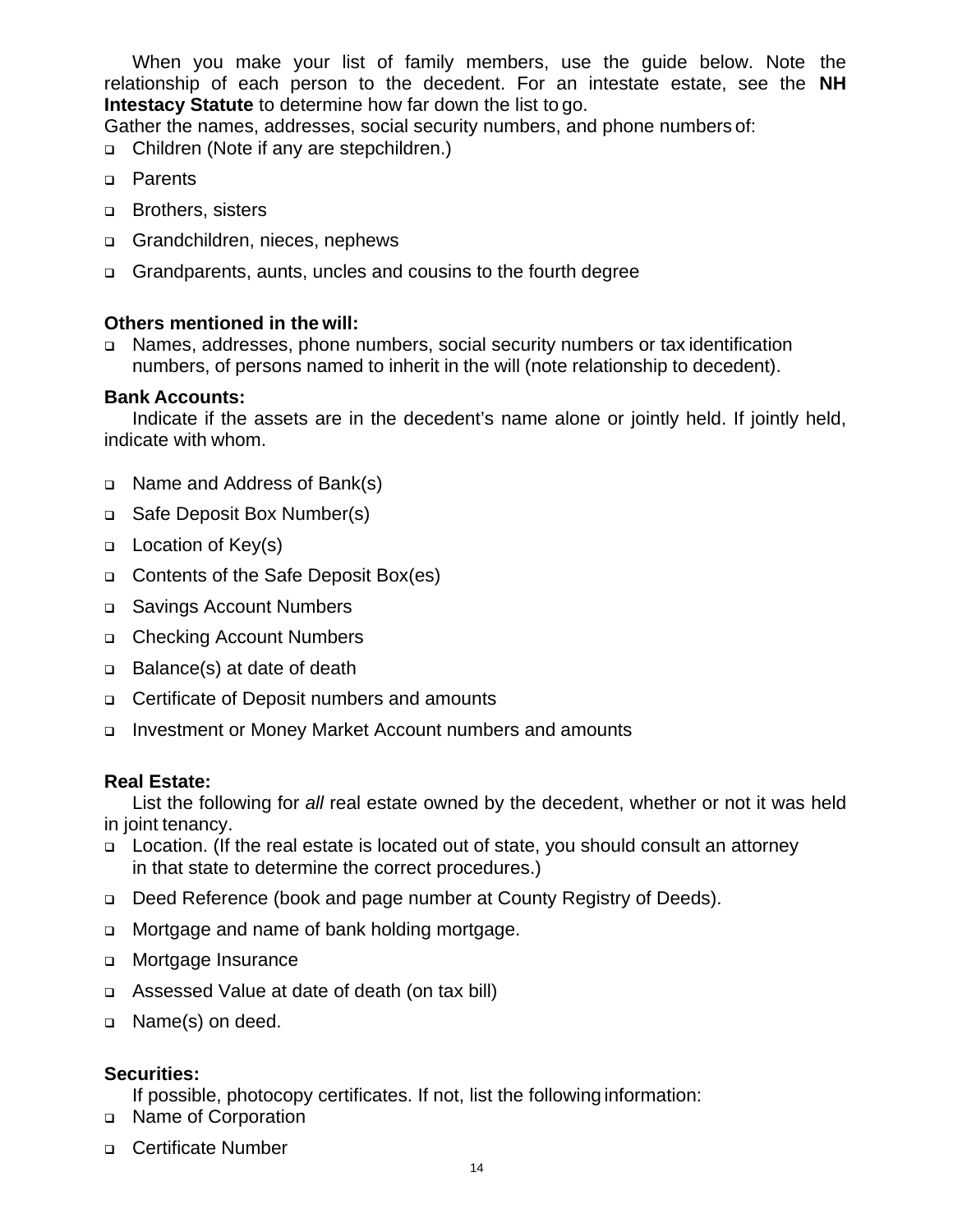- □ Common or Preferred stock
- Number of shares
- □ Value at date of death
- □ Name(s) on certificates
- □ Type of bond (i.e. US Treasury, Savings, municipal etc.)
- Series number
- □ Numbers on the bonds
- □ Face value of the bonds
- □ Value at date of death
- □ Name(s) on certificates
- Name and account number for all brokerage accounts
- Monthly or year-end account statements from which decedent's investment holdings can be determined.

*NOTE: The actual investment certificates can either be held by the brokerage firm ("in street name") or, by the decedent. If the latter, you will need to look for the stock or bond certificate among the decedent's effects.*

# **Personal Property:**

Include the titles, registrations and insurance policies for the following:

- Automobiles
- D Motorcycles
- □ Recreational Vehicles
- □ Boats
- Airplanes

List the following:

- Valuable personal property, such as coin or stamp collections, camera or video equipment, jewelry, antiques or art collections.
- Make arrangements for any pets which may need to be removed from the decedent's premises and cared for.

*NOTE: if the vehicles are being operated while probate is pending, make sure the insurance company is notified and the policies are fully paid.* 

### **Life insurance:**

- Company name
- **Policy number**
- Amount
- **Beneficiary**
- Insurance agent's name address and telephone number
- □ Where the policies are located?

*NOTE: If death occurred accidentally on a trip paid for, at least in part, with a credit card, the card issuing company will often provide life insurance and/or medical coverage. Therefore, the decedent's credit card records should be reviewed. If there are no records, contact the card-issuing company.*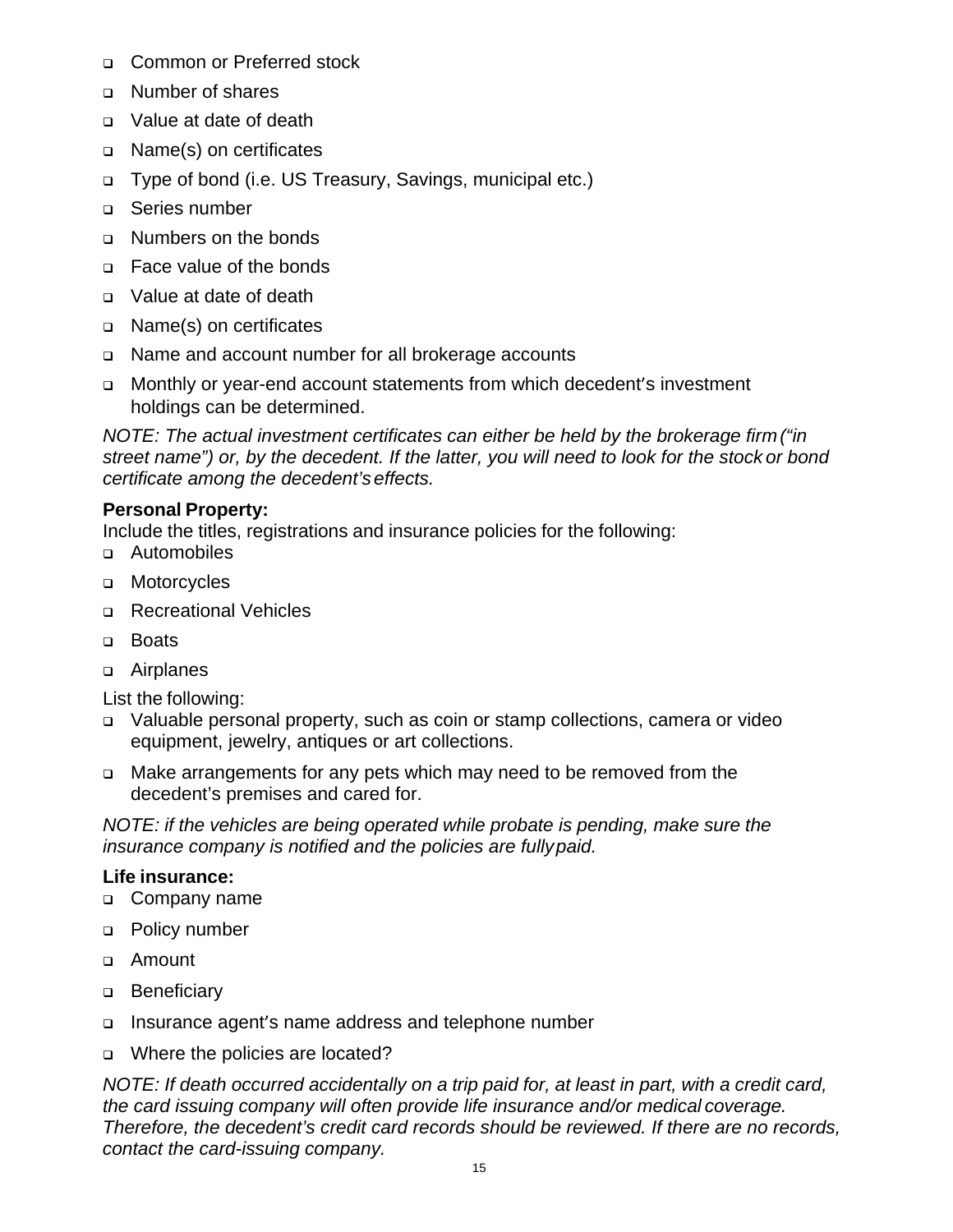# **Debts:**

- Credit card records and statements, issuers, and account numbers.
- Loans and notes due (including mortgages): name of the lender(s) and the amount(s) owed at death.
- □ Unpaid taxes income, property, business enterprise, interest and dividends, etc.
- General obligations.

# **Glossary of Terms**

**Administrator:** A person or entity who will manage and settle an estate in accordance with the laws of descent and distribution when the deceased died without a will. RSA 553:2 states who has priority rights to administer a decedent's estate.

**Ancillary Estate:** Estate administration opened to settle the real estate owned by a person in New Hampshire when the person's primary residence and primary estate administration is in another state (or country).

**Ancillary Executor:** A person or entity appointed to manage and settle the deceased's real estate in NH when the decedent had a will and probate in another state (or country)**.**

**Beneficiary:** A person or organization which receives money or property from an estate.

Beneficially Interested Person: – RSA 550:12 defines beneficially interested persons as heirs, legatees, devisees, attorney general (if a charity is involved), minors over 14 years, creditor who has not been paid, trustee of a trust that is the beneficiary of an estate. The beneficially interested persons are entitled to notice from the executor/administrator in an estate matter.

Heir: A beneficiary designated by law to inherit when a decedent does not leave a will.

Devisee: – A person or organization designated to receive real estate under a will.

Legatee: A person or organization designated to receive money or personal property under a will.

**Citation:** The court issues citations for failure to file an inventory or an accounting after a notice of default has been sent to the executor/administrator.

**Codicil:** An amendment or addition to a will, executed (signed) with the same formalities as a will. RSA 551:2.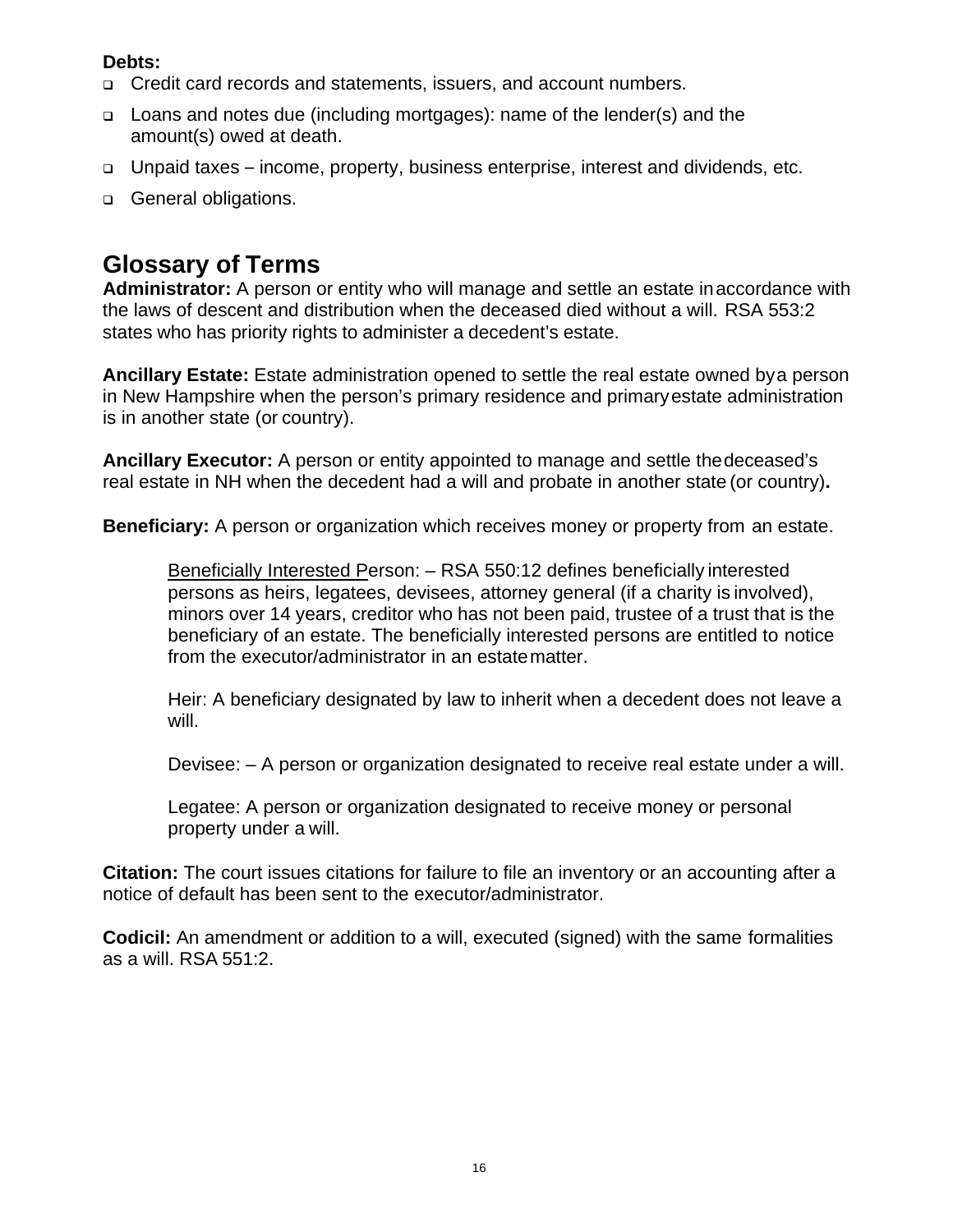**Corporate Surety Bond:** (guaranteed by an insurance company) –Is not required for an estate administration of less than \$25,000 (RSA 553:13), and is not required when there is a waiver of administration (RSA 553:32). The cost of the bond is an expense of the estate. The bond serves as an insurance policy for the value of the estate assets.

**Cy Pres:** A change in the use of a charitable trust to a different use or to a different charity because the prior use had become illegal, impossible or impracticable. The change in the charitable trust must be as close to the settlor's intent as the court can determine.

**Default:** The court issues defaults for failure to perform a duty or obligation, including the failure of an executor/administrator to file an inventory or annual account for an estate.

**Disclaimer:** The irrevocable relinquishment of a person's interest in an estate. When property is disclaimed, it is distributed to other heirs or beneficiaries as though the person died before the decedent.

**Executor:** A person or entity named in a will to manage and settle adeceased person's estate and to carry out the directions of the decedent.

**Fiduciary:** A person appointed to act as an administrator, executor, guardian, conservator, or trustee. A fiduciary holds property in a position of trust for the benefit of the beneficiaries or heirs of an estate.

**Homestead Rights:** A surviving spouse's right regarding ownership of the couple's principal residence.

**Inter vivos Trust:** A trust that is created and is in effect during a person's lifetime; also known as a **Living Trust**. Sometimes, an inter vivos trust is the beneficiary of a person's will.

**Intestate:** The estate of a person who dies without a valid will. RSA 561 details to whom an intestate estate is distributed.

**Issue:** Persons descended from a common ancestor, including children, grandchildren.

**Parties:** In estate cases, Parties are the people who have an interest in the estate.

**Pretermitted Heir:** A child of the decedent who is not named or referred to in the decedent's will. The child (or if deceased, the child's issue) is entitled to take a share of the estate equivalent to what the child would have received if the decedent died without a will. RSA 551:10.

**Power of Appointment:** The power given by a testator to someone else to name the beneficiaries of some or all of the estate.

**Probate:** The term "probate" refers to the process of proving that a particular document is a valid will. The term "probate" also refers to the functions of the Circuit Court Probate Division in the appointment of an administrator and supervision over the settlement of an estate.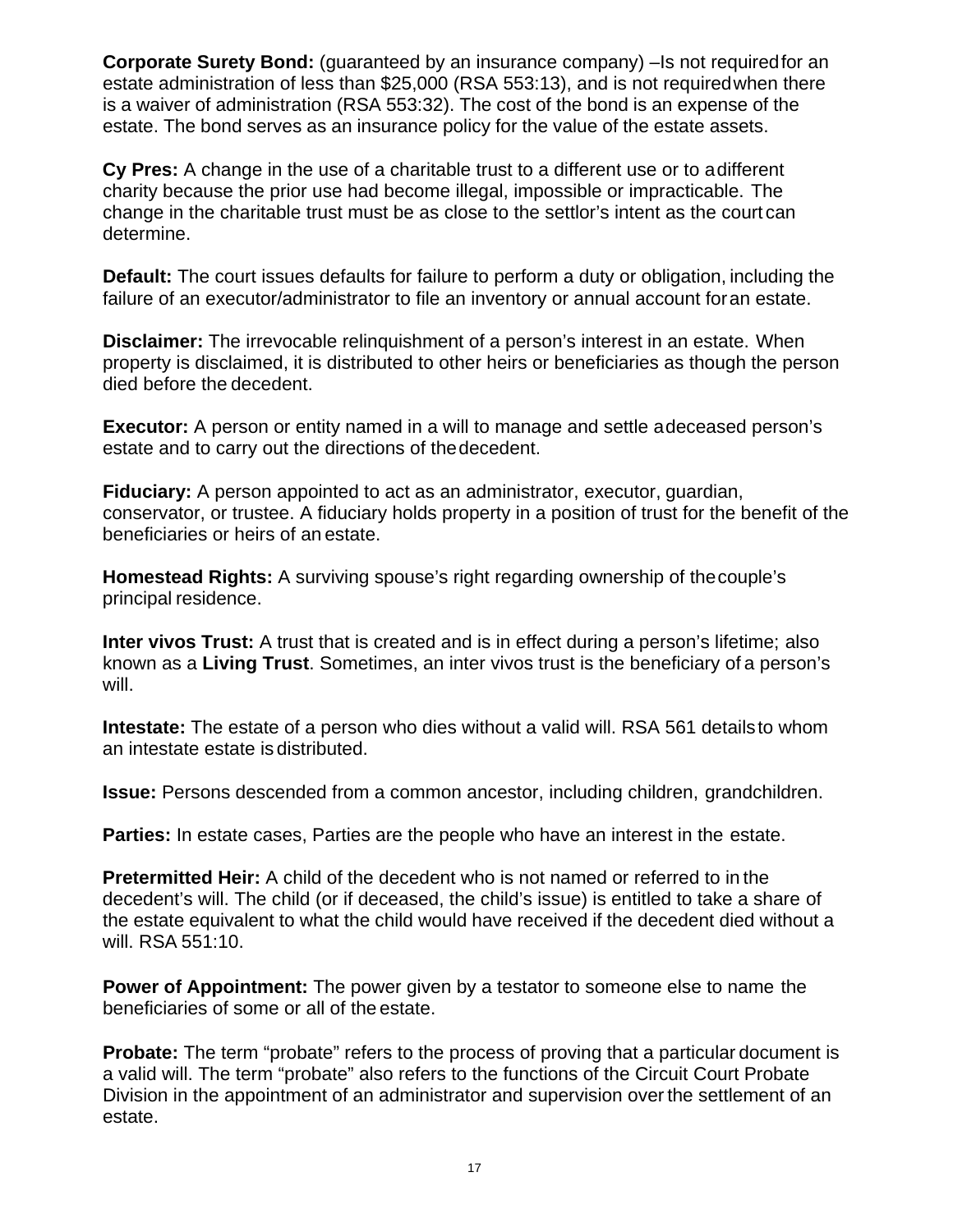**Settlor:** A person who creates a trust; also known as a grantor.

**Spousal Elective Share:** A surviving spouse may choose to waive his or her homestead rights and rights under the decedent's will and instead elect to take a certain amount of the decedent's estate set by statute (RSA 560:10). This statutory share is known as the "Spousal Elective Share".

**Summary Administration:** A process used to expeditiously close an estate without further supervision of the court if at least six months has passed since the appointment of the administrator, all debts are paid, and the administrator and beneficiaries all assent.

**Testamentary Trust:** A trust that is created within the will.

**Testate:** The estate of a person who dies with a valid will.

**Trust:** A type of ownership where property, real estate or personal property, is held by one party for the benefit of another. Trust terminology includes: Inter vivos, Irrevocable, Testamentary, Special Needs, Implied, Constructive, Express.

**Waiver of Administration:** Under certain circumstances the probate process can be simplified by filing a Waiver of Administration to settle the estate. It can be used whether or not there is a Will. This process requires minimal court supervision. An inventory, accounting and bond are not required under this form of administration. Waiver of Administration may be used under any of the following circumstances:

**Will:** The written legal declaration of a person's wishes concerning the distribution of a person's property after death. The term 'will' includes any codicils (amendments) to the will. RSA 21:22. To be valid a will must be in writing and adhere to specific statutory requirements. RSA 551:2.

Court forms are available online at: https://www.courts.state.nh.us/circuitcourt/forms/eforms.htm#estate

# **ELECTRONIC FILING SYSTEM**

To get started in the electronic filing system go to: https://www.courts.state.nh.us/nh-ecourt-[project/electronic-services.htm on](http://www.courts.state.nh.us/NH-E-COURT-PROJECT/ELECTRONIC-SERVICES.HTM) the NH judicial branch website.

# **DRA LEGACY & SUCCESSION INFORMATION**

Tax return and other estate related forms are available from the Department of Revenue Administration by calling (603) 271-2191 or online at: https://www.revenue.nh.gov/forms/legacy-succession.htm

**Federal Tax Forms:** <http://www.irs.gov/formspubs/index.html>